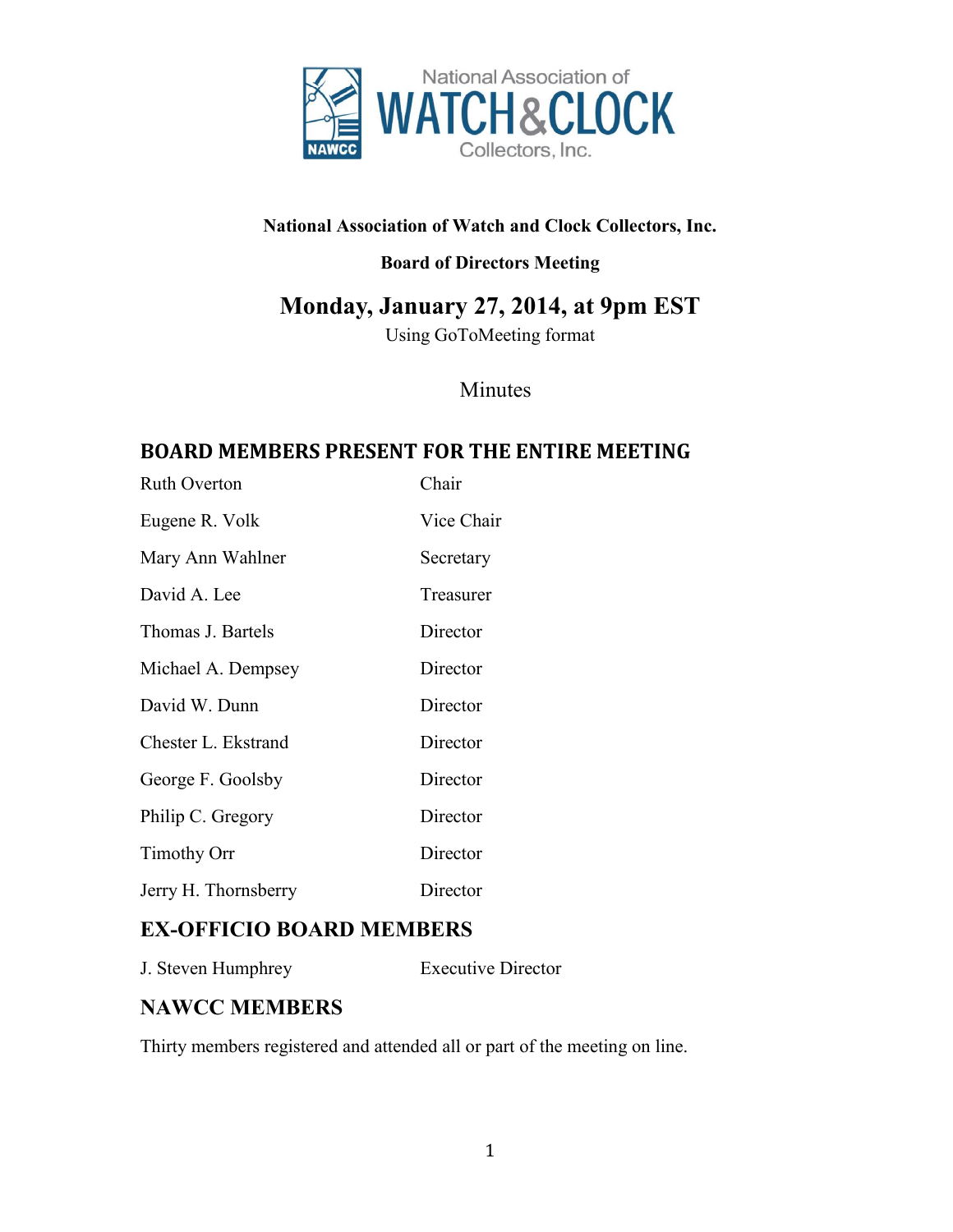# Judy Drauck **CALL TO ORDER – Monday, January 27, 2014**

With a quorum established, Chair Ruth Overton called the meeting of the Board of Directors of the National Association of Watch and Clock Collectors to order at 9:12 pm EST.

Chair Overton made the following announcements:

•All voting will be by roll call.

•Directors wishing to speak must receive permission from the Chair.

•Vice Chairman Volk will assume control of the meeting should the Chair lose connection.

**MOTION:** Made by Vice Chair Volk, seconded by Director Bartels: That the Board approve to December 2013 Board Meeting minutes.

**Motion carried**. Voting Yea: Bartels, Dempsey, Dunn, Ekstrand, Goolsby, Gregory, Lee, Orr, Overton, Thornsberry, Volk, Wahlner. Voting Nay: None: Absent: None.

**MOTION:** Made by Vice Chair Volk, seconded by Director Bartels: That the electronic meeting procedures referenced in Article III, Section 2c of the Standing Rules be replaced by the following:

#### **NAWCC ELECTRONIC BOARD MEETINGS**

Two physical meetings of the Board are required by the Bylaws. One of these meetings is required to be held in conjunction with the annual meeting while the other may be scheduled by the Board. In all other months when there is not a physical board meeting a Board meeting shall be held by electronic or other means.

The holding of non-physical Board meetings will occur using one or more of the following formats or other means as approved by the Board.

Two of the formats are;

#### **I) Real-Time Meetings** (such as "Go to Meeting", GoMeetNow,Webex, etc.) **II) Message Board Meetings.**

The meeting months for the second physical meeting and for all of the non-physical meetings will be by motion and approved a Board majority. The format for each of the non-physical meetings will be by Board motion with majority approval.

Special additional meetings of the Board may be called by a majority of the Board with 2 weeks notice or by the Chair with 1 week notice.

The procedures for the meeting are as provided below depending on the format specified.

# *I Procedures for Real-Time Meetings*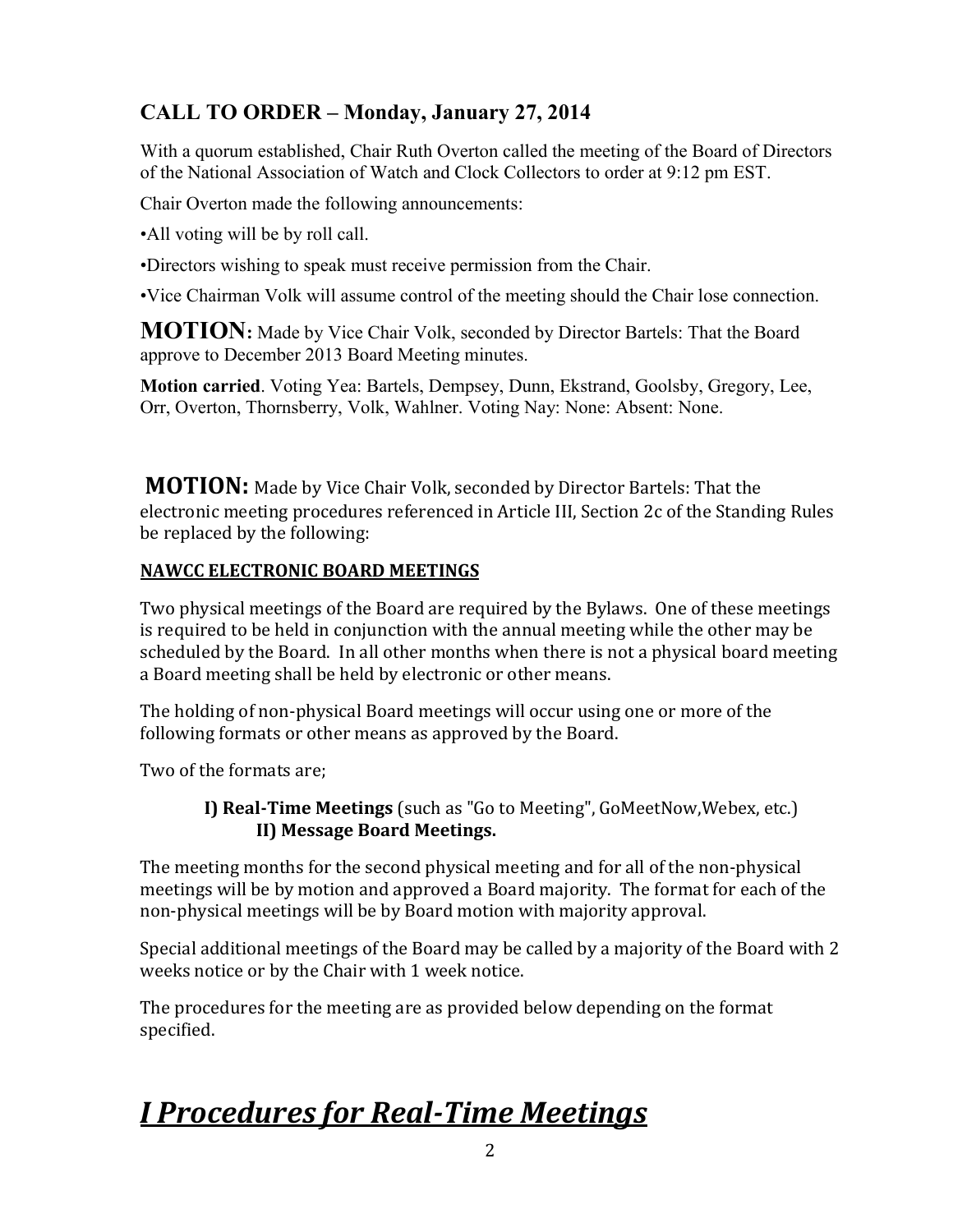For months in which Real-Time Board Meetings are scheduled, the meetings will take place on a day and at a time to be determined by the Board

The meeting will be conducted in accordance with the latest version of Robert's Rules of Order unless specifically altered in this procedure. The moderator for the meeting shall be designated by the Board Chair.

- 1. All agenda items must be received by the Secretary no later than two weeks prior to the scheduled meeting with the final agenda being published by the Secretary not later than one week prior to the meeting.
- 2. All Board Members must sign in 5 minutes prior to the start of the meeting and be acknowledged by the moderator.
- 3. All guests (members and invited non members) must register by providing their name and NAWCC#(if members) to the moderator not earlier than 30 minutes prior to the scheduled start of the meeting nor later than 15 minutes prior to the start of the meeting to be allowed to listen to and to view material displayed at the meeting. Guests shall not participate nor be acknowledged to speak unless the guest has specifically been requested to speak on a specific topic and such request has prior approval of the Board Chair.
- 4. Each speaker must precede his request by stating his name .i.e. "Tom Jones request permission to speak"; "Mike Smith seconds the motion"; "John Doe moves to adjourn the meeting".
- 5. All Board Members entering the meeting after it is convened or leaving before it is adjourned must be acknowledged by the Chair. i.e. "George Ray requests permission to join the meeting." , " The Chair acknowledges George Ray has joined the meeting", "Harry Bond requests permission to leave the meeting", "The Chair grants permission for Harry Bond to leave the meeting.".
- 6. All votes will be conducted by the Secretary by roll call. After all votes are recorded, the secretary will restate each vote and each Director will confirm their vote is properly recorded.
- 7. No one may speak without being recognized by the Board Chair.
- 8. If an Executive Session is approved the permission of all guests granted the capability to listen and view the Electronic Meeting shall be suspended until the completion of the executive session.

The Secretary will provide minutes of the meeting, within three weeks, for approval of the Board at the next Board meeting before being released to the membership.

# *II Procedures for Message Board Meetings:*

#### **DEFINITIONS AND UNDERSTANDINGS**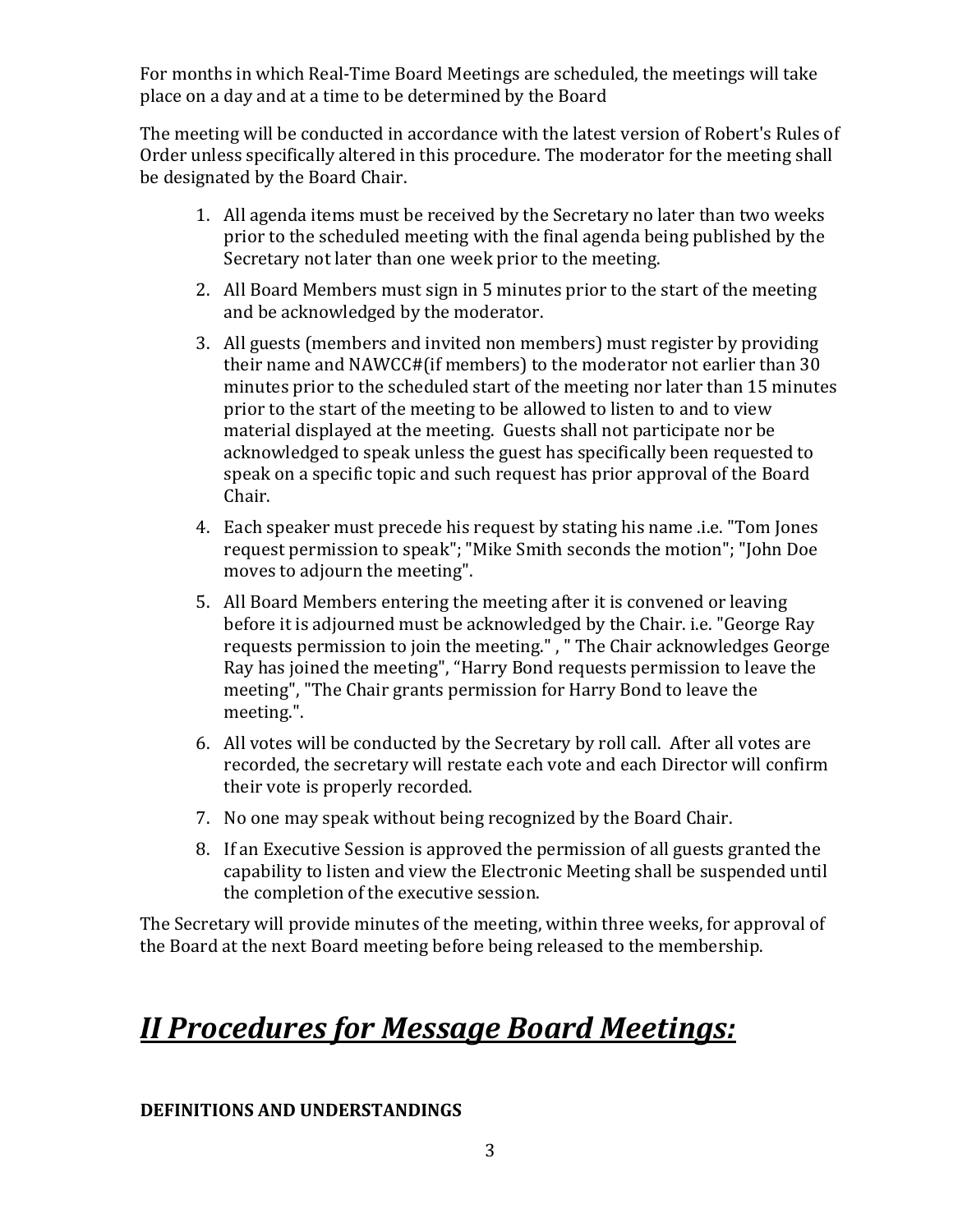The following definitions and understandings shall be used Message Board Meetings.

#### **CALENDAR DAY**

Calendar day means a full calendar day and not partial. The Chair shall specify the beginning and end of each calendar day period as needed in each procedure step.

#### **OFFICIAL TIME**

United States Eastern Time Zone time shall be the official time for all purposes in the conduct of electronic meetings. All regular meeting periods (e.g. discussion or voting) shall end at 12:00 midnight Eastern Time on the last calendar day of each meeting period.

#### **OFFICIAL START OF MEETING**

The official start of electronic meetings of the Board shall be the first calendar day of each month in which an electronic meeting is held.

#### **DISCUSSION TOPIC TIMELINESS**

It is incumbent on the proposer of each motion to open discussion promptly to avoid delay. If a proposer has not posted by 6:00 p.m. on the first day of discussion, any Director may open the discussion topic.

#### **EARLY VOTING**

Early voting is permitted only if the affected Director certifies to the Chair that he/she will not have Internet access during the voting period. The Chair will state his/her approval on the voting topic for an early vote.

#### **MAJORITIES**

In these procedures three types of majority requirement apply. The Chair will state the number of votes needed when the call is made to vote:

1. First is a specified majority of the full Board (all seated Directors including the Chair) for a motion to pass. Under this rule a majority is seven (7) and a two-thirds majority is eight (8).

2. Second is a specified supermajority of those voting, e.g. a two-thirds majority. A quorum of at least seven (7) votes being required, the question will pass only on a two-thirds or greater majority of recorded votes when voting is closed.

3. Third is a majority of those voting. A quorum of at least seven (7) votes being required, the question will pass only on a majority of recorded votes when voting is closed.

#### **MEMBERS OF THE BOARD**

Under the revised and restated Articles of Incorporation of the NAWCC, the Board of Directors is to consist of twelve Directors either elected or appointed, plus two non-voting ex-officio positions being the Executive Director and Legal Counsel. In all references in these procedures, voting members of the Board shall be referred to as Director or Directors as appropriate.

#### **NOTIFICATIONS**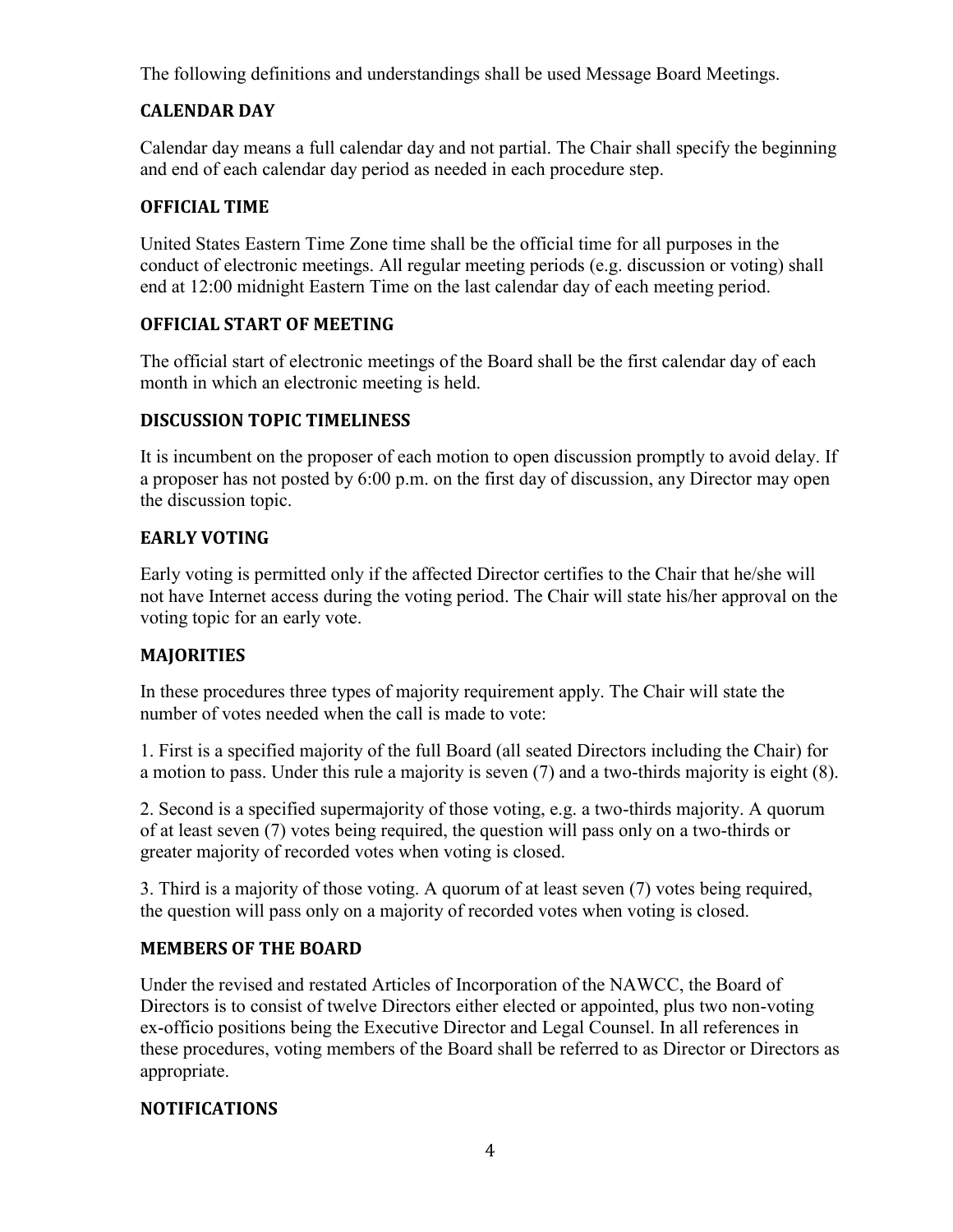All Board members are required to turn "ON" the "Notices" option in their personal profile space on the BOD MB ("My Space"). This will ensure that each Board member will receive positive notice of every posting made to the Forums on the BOD MB. Except for the initial posting of motions to the E-mail Board Forum, no other notices or reminders will be issued while business is in progress.

#### **OFFICERS**

The Officers of the Board are the Chair, Vice Chair, Secretary, and Treasurer. These titles are used as appropriate throughout the procedures.

#### **POSTING OF NOTICES, AGENDAS AND MINUTES**

The Secretary shall be responsible for posting all notices, agendas, and minutes of electronic meetings of the Board to the NAWCC\_NEWS, as detailed in the procedures following. The Secretary's E-mail address will be shown in every message, so the members may respond to the Board on any item posted. Each notice posted by the Secretary shall contain a statement that all responses received will be forwarded to the Board for their review.

#### **QUORUM**

Under the Bylaws a Quorum is a majority of the full Board, or seven (7) Directors present. For the purpose of convening all electronic meetings of the Board it is presumed that all Directors are present UNLESS they have previously notified the Chair that they will be absent. If more than five of the seated Directors are absent, a quorum cannot be established under the Bylaws and the meeting cannot be held. For all other electronic meeting purposes; e.g., passage or rejection of motions, rules, etc., the number of votes actually cast will determine the presence or absence of a quorum.

#### **PROCEDURE FOR CONDUCTING THE MESSAGE BOARD ELECTRONIC**

#### **MEETINGS OF THE NAWCC BOARD OF DIRECTORS**

#### **A. Statement of Precedence and Application of Procedures**

This procedure shall be used for all Message Board Electronic Meetings of the Board

#### **B. Meeting Schedules and Notices**

#### **1) Schedules**

Each meeting shall be convened on the first day of the calendar month in which the meeting is held. The agenda for each meeting shall consist of one or more motions proposed by any Director except the Chair, and may include either old or new business. If no motions are proposed, there is no business to be conducted for that meeting, no agenda is required and the meeting will be adjourned.

#### **2) Notices**

If no business is conducted, the Secretary shall place a notice to that effect on the

NAWCC NEWS, between the 11th and 14th of the month.

#### **C. Conduct of Meeting**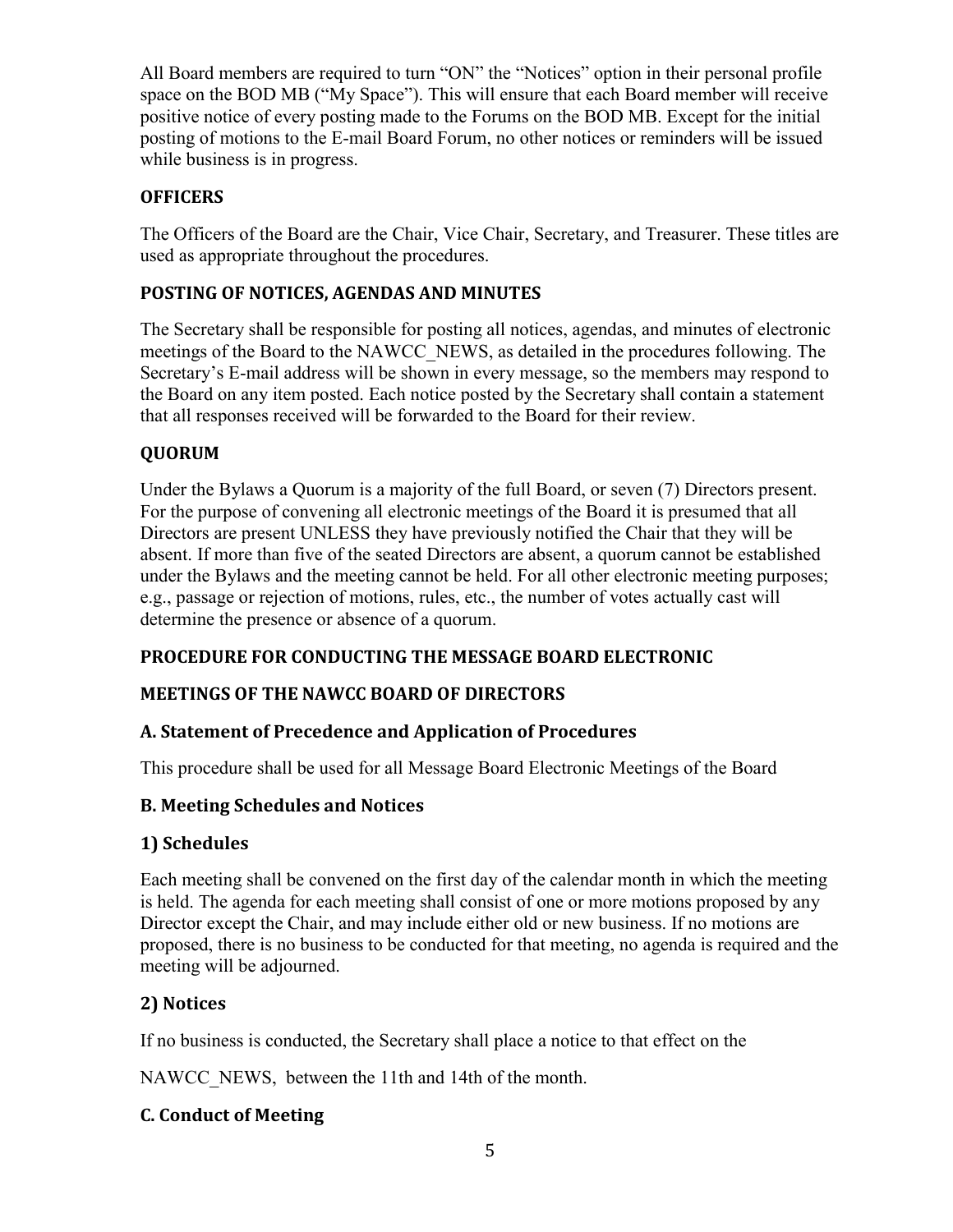The following procedure lists all steps needed to conduct a regular monthly electronic meeting.

Please observe these steps for each new motion introduced.

1) The chair will convene the meeting on the first day of the calendar month, requesting motion proposals to be posted in the General Discussions Forum.

2) Director (proposer) may now post a proposed motion as a new topic in the General Discussions Forum beginning on the 1st but not later than the 5th of the meeting month at which he intends for it to be on the agenda (See Note 1). The current month will be stated in the Topic Lead at the time of posting. The topic text shall include a description of the proposal to be considered, justification for its consideration by the Board, and backup material provided as appropriate. The proposal is then open for discussion, changes, or amendments from the date of posting until the 10th of the month.

3) Following open discussion and amendments or changes if any, proposer posts his motion on the 10th of the month as a new topic in the Motions Forum. Permission of Chair is needed if posted after this date. The Topic Lead shall include the calendar month for which the motion is being considered.

4) Another Director seconds the motion. If no second is received the motion will not be considered.

5) On the 12th calendar day of the month the Chair restates the motion and requests the proposer to start discussion on a separate new topic in the Motion Discussions Forum. No voting is permitted at this time.

6) Secretary posts the agenda (all meeting motions) to NAWCC\_NEWS by the 14th day of the meeting month. Non-confidential backup materials shall be posted on the NAWCC website for viewing by the membership. Items added later pursuant to Note 1 below will be posted to NAWCC\_NEWS as additional agenda items.

7) Proposer opens a new topic in the Motion Discussion Forum, stating the current month in the Topic Lead, and states their position regarding their motion. Discussion proceeds through the 25th of the month.

8) Friendly amendments may be made at any time during the motion discussion period. If a formal amendment is proposed and seconded, the motion will be removed from the table and debate returned to the original proposed motion topic on the General Discussions Forum. Whether amended or not the motion will be deferred until the following month's agenda (See Note 2).

9) Parliamentary motions will be limited to days 12 through 18 of the meeting (See Note 3).

10) Chair closes discussion at midnight on the 25th and requests voting to start on the original motion topic. If motion has been amended during the discussion period the Chair will restate the amended motion on the original motion topic before voting starts.

11) Voting proceeds from the 26th until closing at midnight on the 28th. Record yeas or nays only, no commentary is permitted.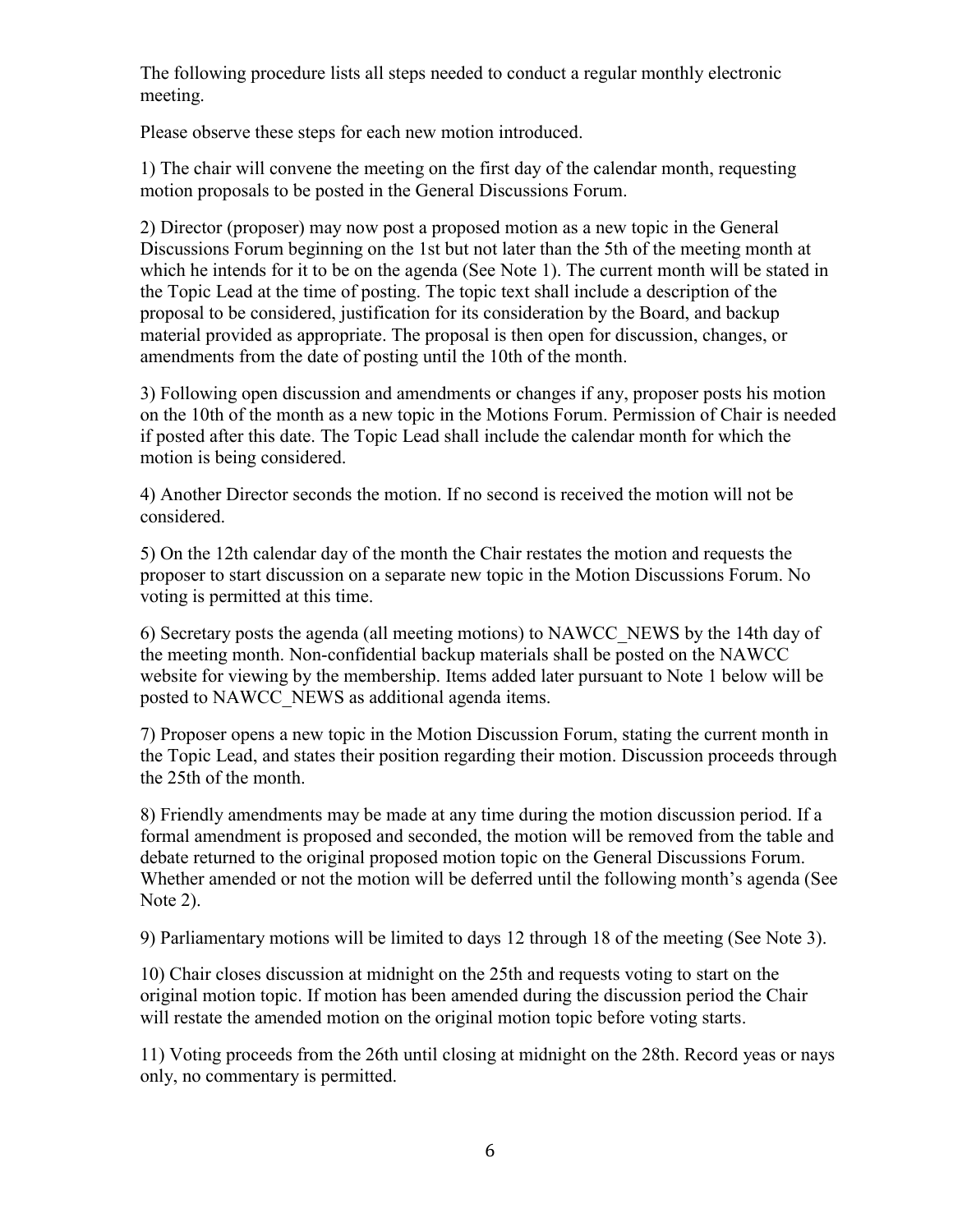12) Chair closes voting and Secretary records votes by name on the voting topic. Directors not voting will be counted absent. When the Secretary has recorded all motions, the meeting is adjourned by the Chair.

13) Secretary reports results to NAWCC\_NEWS and for publication by the second day following close of the meeting.

#### **NOTES:**

1) From day 6 through 11 of each month the Chair may approve inclusion in the agenda of certain routine motions or motions for matters that have become known after the normal 1st to 5th posting dates. The Chair may also approve late motions to be posted on day 12 through 18 of the meeting, requiring an immediate vote to suspend the rules. Discussion is allowed to begin but if rules suspension is not approved (three days voting) the motion must be withdrawn.

2) The reason for deferring to the following month is that not enough time is available to follow the correct amendment approval procedure prior to returning to the normal discussion period.

3) Parliamentary motions are limited to days 12 through 18 of the meeting due to discussion and/or a vote required for many of them:

Motions not requiring a second: Motion Objecting to the Question (no discussion, vote required);

Point of Order, Question of Parliamentary Procedure, Point of Information (discussion allowed but no vote required)

Motions requiring a second, no discussion permitted: Motion to table, Motion to call the question, Motion to suspend the rules.

Motions requiring a second, discussion permitted: Motion to limit debate, Motion to postpone, Motion to refer to committee.

Motions requiring removal from the table: Motion to amend.

#### **D. Motions to Amend, Motions to Table and Other Parliamentary Procedures**

Parliamentary motions and procedures used *during discussion of any current motion following its restatement by the Chair* are covered in this section.

Special conditions due to limitations of this venue include:

Motions for which debate IS permitted must be made within the first six (6) days of discussion of the main motion. These include: Motion to Limit Debate, Motion to Postpone, Motion to Refer to Committee, Motion to Appeal a Decision of the Chair, and Motion to Divide the Question.

Motions for which debate and/or further amendment IS NOT permitted must be made within (6 ) days of discussion of the main motion. These include Point of Order, Question of Parliamentary procedure, and Point of Information.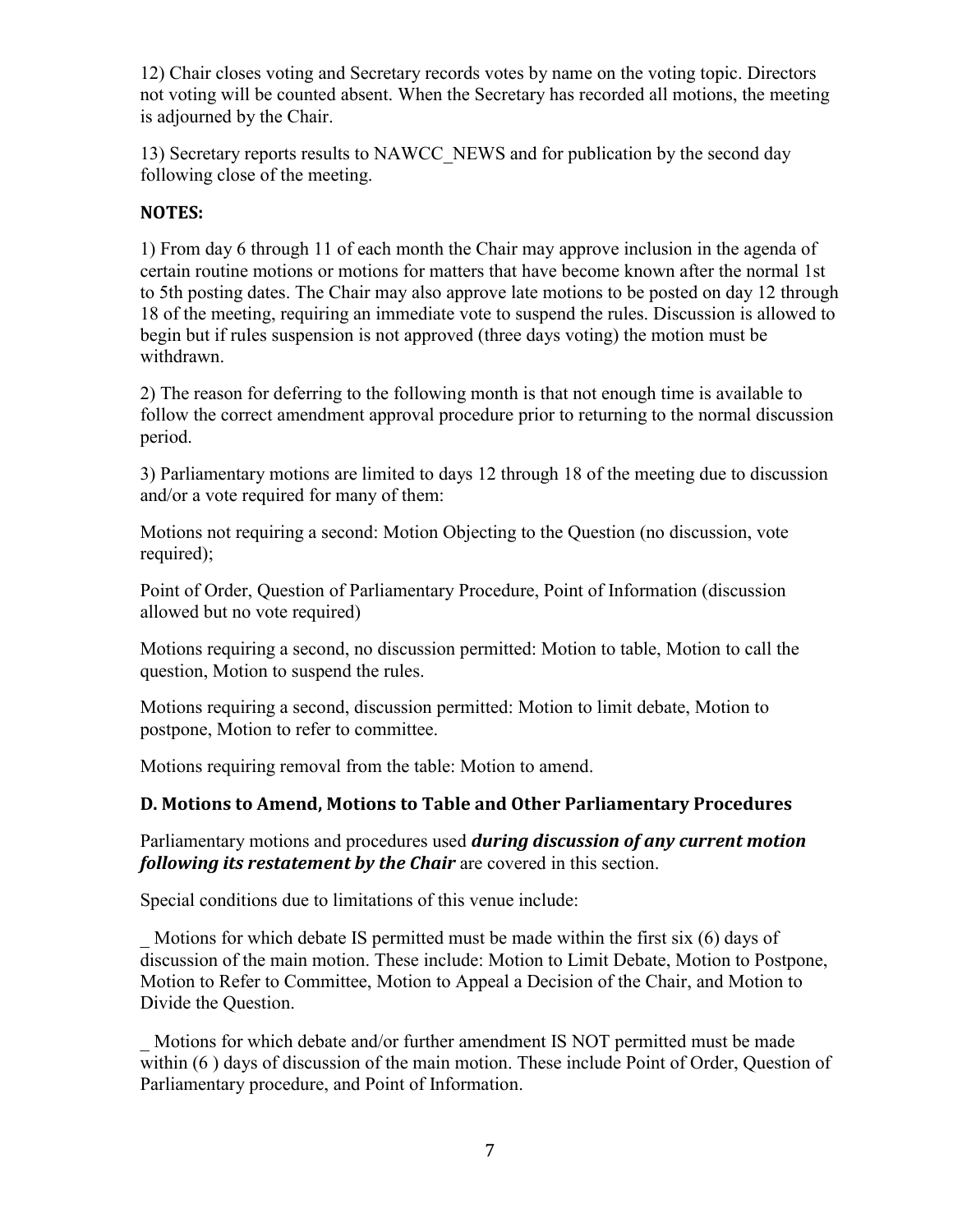The following motions require a second. For all such motions the second must be made prior to the end of the next calendar day after the motion has been made, or the motion will die for lack of a second. Debate may continue until the second is made, at which time the Chair will state the motion now has precedence and indicate the action to be taken for discussion or voting as appropriate.

Motion to Amend Motion to Table Motion to Call the Question Motion to Limit Debate Motion to Postpone Motion to Refer to Committee Motion to Appeal a Decision of the Chair Motion to Divide the Question

Detailed procedures for motions to amend and to table are included herewith, as well as withdrawal of motions and passing the gavel. Other parliamentary procedures will be added as deemed necessary.

#### **1) Motions to Amend**

a. A motion to amend may be made for any motion currently under discussion.

b. Due to the limitations of this venue, such motion if seconded will require removal of the motion from the current month agenda and returned to the General Discussions Forum for resolution. This is required since there is not sufficient time available to debate and vote on any amendment during the discussion period.

#### **2) Motions to Table**

a. A motion to table may be made by any Director except the Chair for any motion currently under discussion, but no later than the 6th day to allow time for voting prior to the close ofthe normal discussion period.

b. The Director proposing to table must first state on the discussion topic that he/she is making

a motion to table, and immediately open a new topic in the Motions Forum for that purpose.

c. The motion to table must be seconded by a Director other than the Chair no later than the end of the next calendar day after the motion to table has been made, and restated by the Chair.

d. Motions to table are not debatable thus voting will commence immediately. Voting will be required, or three (3) days whichever occurs first. Directors not voting before closing will be counted absent.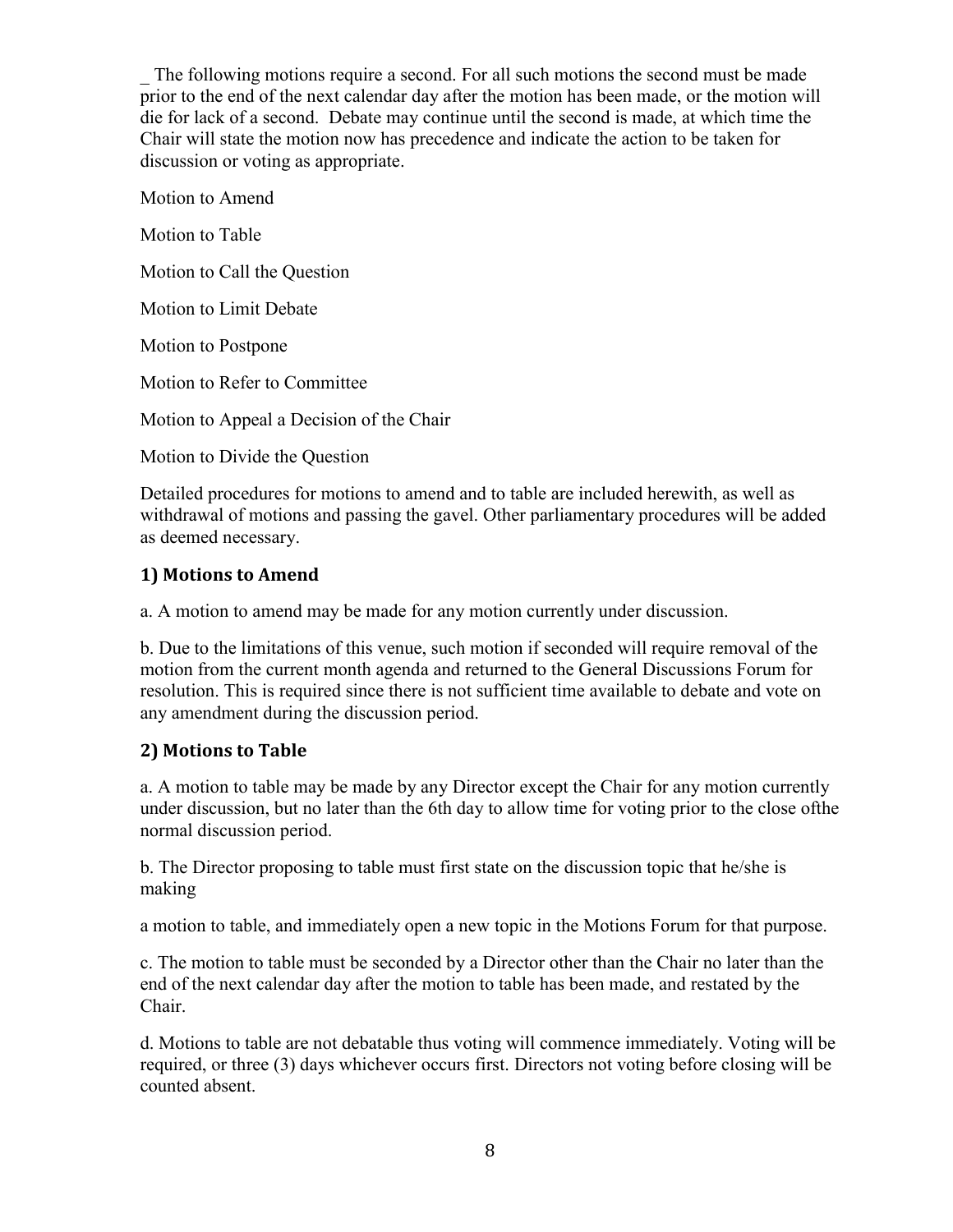e. If the motion to table is approved, the Chair will so state on the original motion topic and no further action taken. If the motion to table is defeated, discussion and voting will resume on the original motion topic.

#### **3) Withdrawal of Motions**

Robert's Rules require general consensus of the deliberative body for a motion to be withdrawn once is it placed on the table and has been restated by the Chair (page 284 line 30, 10th Edition).

Unless otherwise stated in these procedures, the following shall apply.

a. After consultation with the Chair, the proposer of a motion shall post a request on the discussion topic for his/her motion, asking if there is any objection to withdrawal. If there are none the Chair shall state that the motion is withdrawn and all discussion will cease.

b. If there is objection, discussion will continue to determine a consensus. The Chair shall decide whether to continue the motion or permit its withdrawal.

c. The proposer may reintroduce the motion in a later meeting if it is withdrawn.

#### **4) Recording of Votes and Reporting of Motions and Withdrawals**

On close of voting for parliamentary motions such as to amend or table, the Secretary will tally the votes and record the results as the final message posted on each voting topic. Votes will be recorded by name and by yeas, nays, and abstentions. Directors not voting will be reported as absent. At the close of voting for the monthly electronic meeting, the Secretary will include the results in the report for each motion made to NAWCC\_NEWS. If any motion is withdrawn, since it was included in the original agenda for that month's meeting the Secretary shall state only that it was withdrawn, with no other commentary.

#### **5) Passing of the Gavel**

NOTE: In electronic meetings, each instance of passing the gavel will apply ONLY to the motion for which the Chair desires to participate. All other motions on the agenda, if any, will proceed normally with the Chair presiding.

On occasion the Chair may feel compelled to enter into the discussion of a motion, and therefore must pass the gavel to a designated person. Robert's Rules state the gavel must be passed to an Officer (not including the Secretary or Treasurer) or a Chair Pro-Tem. The Chair Pro-Tem may be appointed by the Chair for that motion, or have been previously elected by the Board to serve as Chair Pro-Tem for an indeterminate period. To be eligible to receive the gavel the person designated must not be the maker of the motion on the table or have participated in the discussion of the motion, as that per se disqualifies them as being interested parties.

The following steps and requirements must be met:

a. The Chair will designate an Officer to receive the gavel.

b. If no Officer is eligible, the Chair will then choose the elected Chair Pro-Tem if there is one and that person is eligible, if not must appoint a Chair Pro-Tem. That appointment will be only for that motion. The person appointed must first agree to accept the appointment.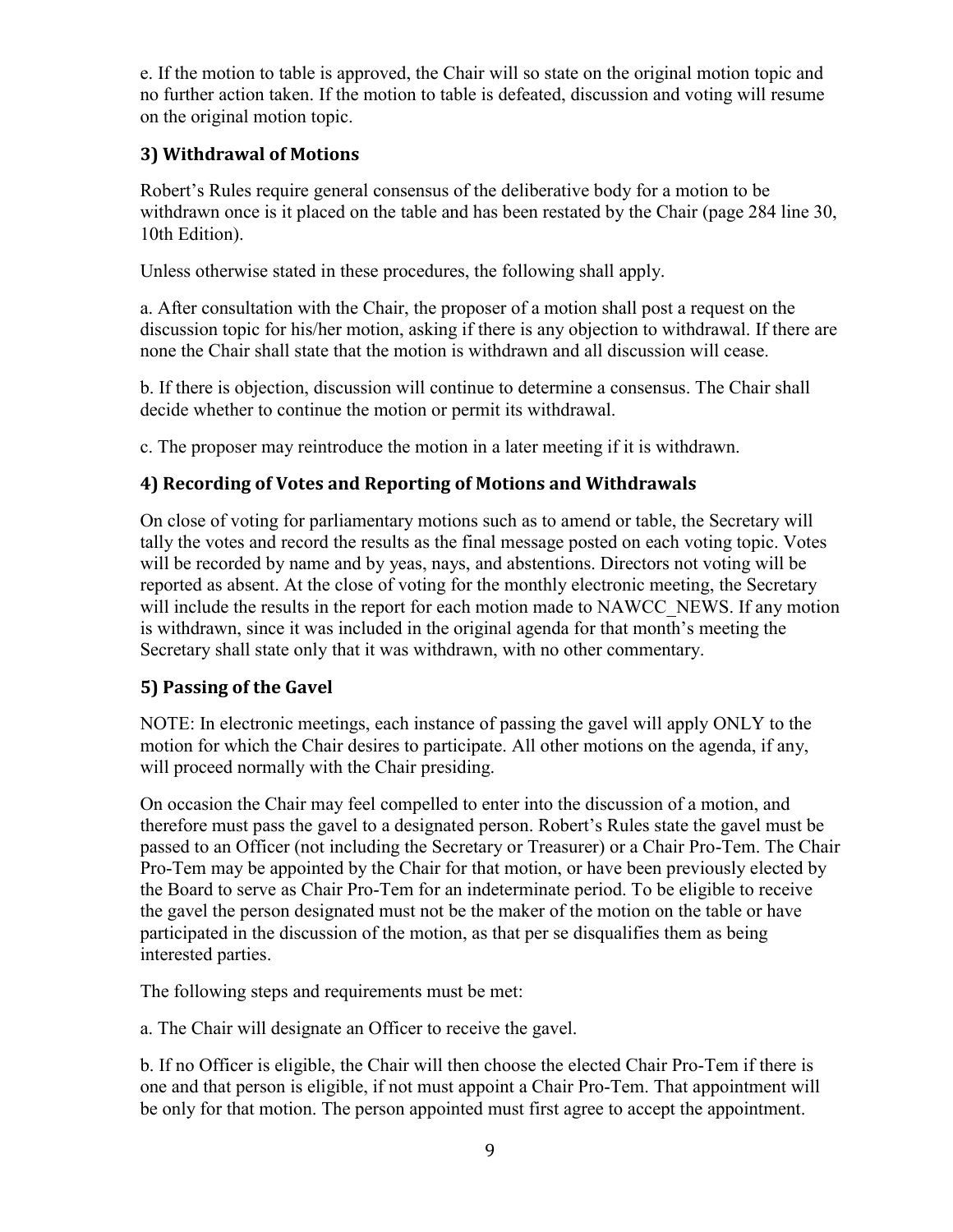c. The designated Officer or Chair Pro-Tem will receive the gavel and Chair the meeting until the question has been decided. He/she may not enter into the discussion, but may vote within the normal protocol applicable to the Chair.

d. The Chair will participate in the discussion and vote when the question is called.

#### **F. Minutes of Meeting and Effect**

#### **1) Minutes of Meeting**

The proceedings of each meeting as reported by the Secretary to NAWCC\_NEWS are the official minutes of the meeting, and do not require subsequent approval or ratification by the Board. In addition to NAWCC\_NEWS these minutes are to be published in the next available MART as official acts of the Board, with official notice of publication given in the next available Bulletin.

#### **2) Effect of Approved Motions**

All business conducted by this procedure shall be considered regular business of the Board and will not require ratification at any subsequent meeting. All motions passed in the meeting become effective on the first calendar day following close of voting.

#### **PROCEDURE FOR SUSPENSION OF RULES FOR REGULAR MESSAGE BOARD ELECTRONIC MEETINGS OF THE NAWCC BOARD OF DIRECTORS**

This procedure provides for suspension of one or more rules of a regular monthly electronic meeting for any of several purposes, including but not limited to the following: 1) To consider motions presented without prior open discussion, 2) To consider motions presented after the restatement of main motions on the 12th day of any monthly meeting (untimely presentation), or 3) For any other suspension of specific rules as necessary to enable the ongoing conduct of business. This procedure may only be implemented on approval of the Chair followed by a 2/3 majority vote of the full Board to suspend the rules, as provided in current Robert's Rules.

#### **A. Justification for Suspension of Rules and Approval of Chair.**

The proposer of any motion requiring suspension of a rule or rules must request approval of the Chair and provide justification for the suspension of rules. Ordinarily this will be done prior to the restatement of main motions on the 12th day of a regular monthly electronic meeting; however there may also be circumstances in which a suspension of rules is needed after the main motions have been restated but in no case will such motions be considered after the 18th day of the meeting.

#### **B. Posting of the Motion.**

With agreement of the Chair, proposer will post the proposed motion as a new topic for the current regular monthly electronic meeting. The Topic Lead for the motion shall state the calendar month for which the motion is to be considered and that a suspension has been requested. A message will also be posted for each motion on the Board E-mail Forum to ensure that all members are aware of this action, also stating that a suspension of rules has been requested as well as giving a clear and concise reason for requesting the suspension.

#### **C. Seconding of Motion**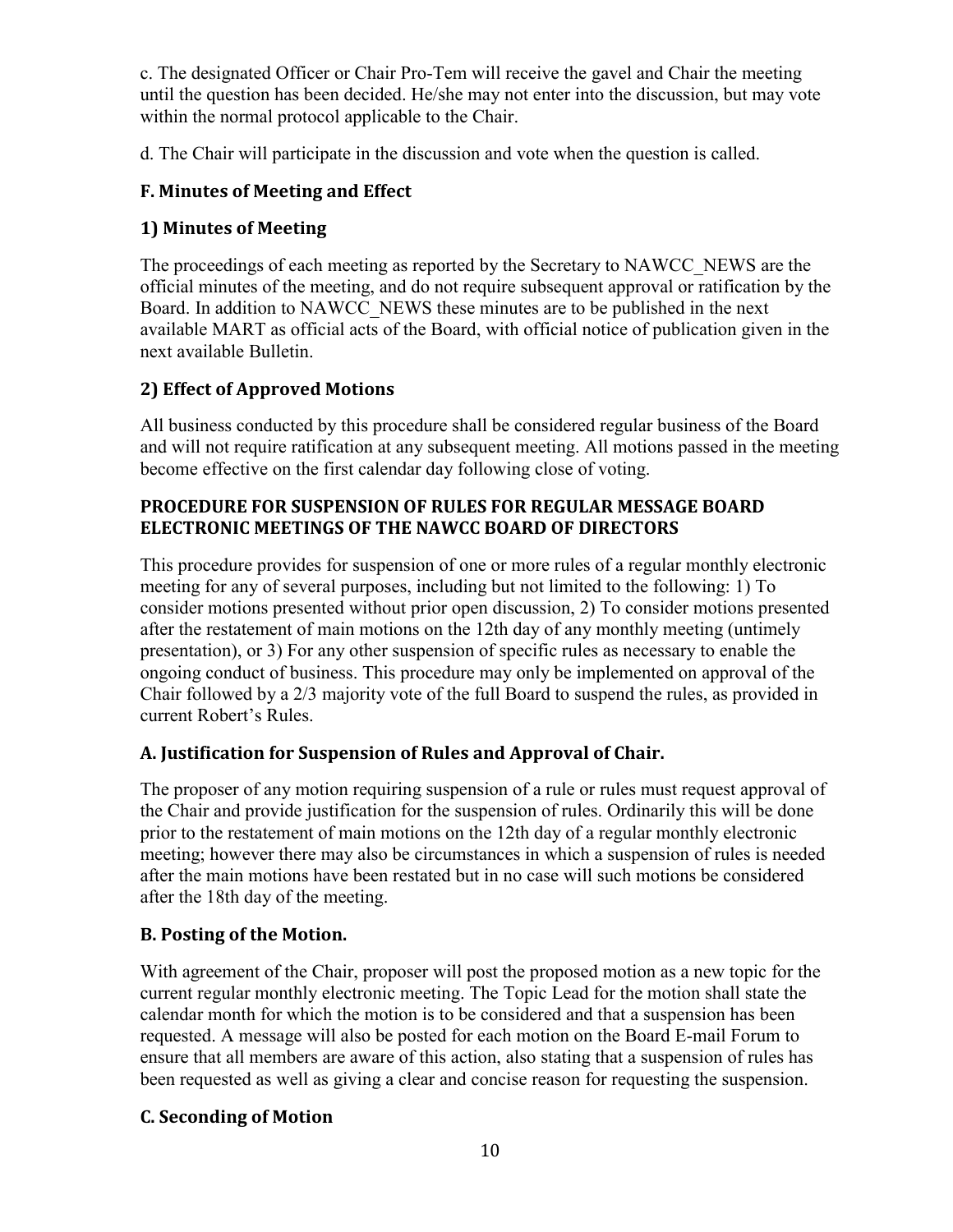Any Director except the Chair may second the motion, placing it on the agenda. If no second is received by the end of the next calendar day after the motion is presented it will not be considered.

#### **D. Motion for Suspension of Rules**

The Chair will note approval of the request and direct the proposer to post the motion to suspend the rules as a new topic. On the original motion topic the Chair will state the motion has been placed on the agenda and request the proposer to open a new discussion topic to enable discussion to proceed pending the result of the vote on the motion for suspension of rules. If there is more than one motion for which suspension of rules is requested, separate motions to suspend the rules are required so the Board will be able to decide each question on its own merits. Each such motion MUST clearly state what rule or combination of rules is being requested for suspension, and the Topic Lead shall state the calendar month for which the suspension is being requested.

# **D. Seconding of Suspension Motion**

Any Director except the Chair may second the motion to suspend the rules. The second must be made prior to the end of the first calendar day after the motion to suspend was made, or the motion will die for lack of a second.

#### **E. Posting of Agenda**

The Secretary will post the agenda of the monthly meeting to NAWCC\_NEWS in the usual manner for a regular electronic meeting, including the motion for which suspension of rules has been requested. These will be noted accordingly. If a motion for suspension of a rule is made after the commencement of the meeting, such as untimely presentation of a motion, that motion should be reported separately to NAWCC\_NEWS and the results later incorporated in the final minutes (see Item I, Reporting of Votes).

#### **F. Voting for Suspension of the Rules**

The Chair shall restate the motion to suspend the rules and open the topic for immediate voting. This motion is not debatable and requires a 2/3 majority of the full Board for approval. Voting will remain open for three (3) calendar days. If the appropriate majority (eight yea votes) is not achieved in the three (3) day period the motion will fail. Those not having voted will be reported absent.

# **G. Action on Failure or Approval of Motion to Suspend the Rules**

#### **1. On failure of motion to suspend the rules:**

a. Motions presented for the sole reason of un-timeliness or for which un-timeliness is included will not be considered in the current meeting and must be presented in a later meeting. Discussion that may have started on such motions will cease and the discussion topic be closed.

b. Motions presented for any other suspension of rules will fail, and the original motions for which the suspension was requested will continue per the normal monthly electronic meeting schedule and procedures unless withdrawn.

# **2. On approval of motion to suspend the rules:**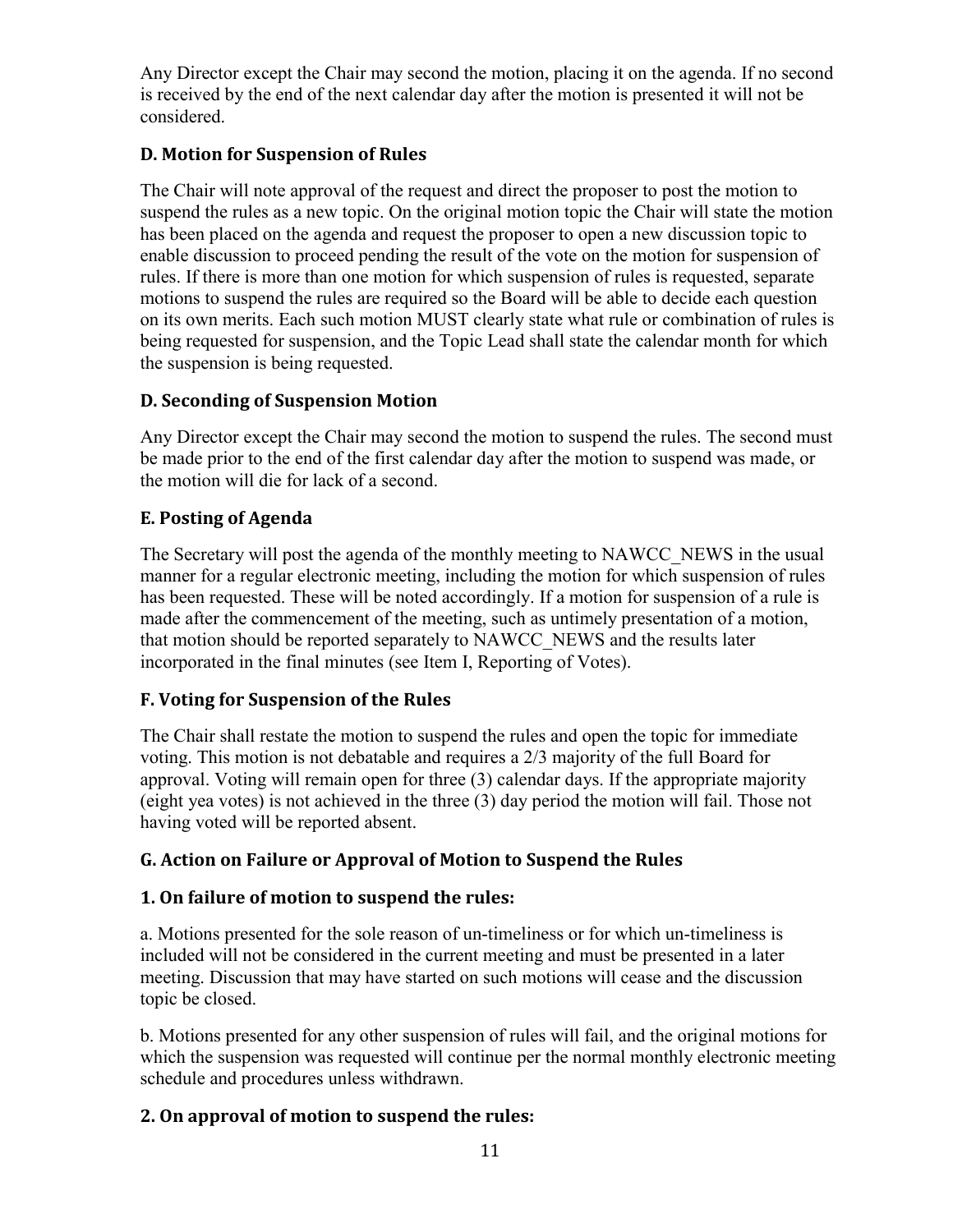a. For untimely motions the Chair will declare the suspension of rules has been approved and that discussion on the original motion may continue for the remaining normal discussion and voting periods.

b. For motions requesting any other type of suspension of rules, the Chair will declare the suspension of rules has been approved, declare which rule(s) was suspended, and note that normal discussion and voting will continue according to the conditions imposed depending on the rule suspended.

#### **I. Reporting of Results**

For all motion(s) for which a suspension of rules has been considered, the Secretary shall report the results to the NAWCC\_NEWS to be included in the final report at the normal close of voting for that month's electronic meeting.

**MOTION to Amend:** Made by Director Orr, seconded by Director Bartels: That Section 3 be modified as follows by striking by striking words as shown below

3. All guests (members and invited non members) must register by providing their name and NAWCC#(if members) to the moderator not earlier than 30 minutes prior to the scheduled start of the meeting nor later than 15 minutes prior to the start of the meeting to be allowed to listen to and to view material displayed at the meeting. Guests shall not participate nor be acknowledged to speak unless the guest has specifically been requested to speak on a specific topic and such request has prior approval of the Board Chair.

**Motion to Amend carried**. Voting Yea: Bartels, Dempsey, Dunn, Ekstrand, Goolsby, Gregory, Lee, Orr, Overton, Thornsberry, Volk, Wahlner. Voting Nay: None: Absent: None.

**MOTION** as Amended carried: Voting Yea: Bartels, Dempsey, Dunn, Ekstrand, Goolsby, Gregory, Lee, Orr, Overton, Thornsberry, Volk, Wahlner. Voting Nay: None: Absent: None.

**MOTION**: Made by Vice Chair Volk, seconded by Director Dunn: That the Board Meetings for February, March, April, and May of 2014 be as follows:

February: Message Board Meeting

March: Real-Time Meeting using GoToMeeting Format

Convene at 9 pm EDT and adjourn no later than 11 pm EDT

on Monday, March 10, 2014.

- April: Message Board Meeting
- May: Message Board Meeting

**Motion carried**. Voting Yea: Bartels, Dempsey, Dunn, Ekstrand, Goolsby, Gregory, Lee, Orr, Overton, Thornsberry, Volk, Wahlner. Voting Nay: None: Absent: None.